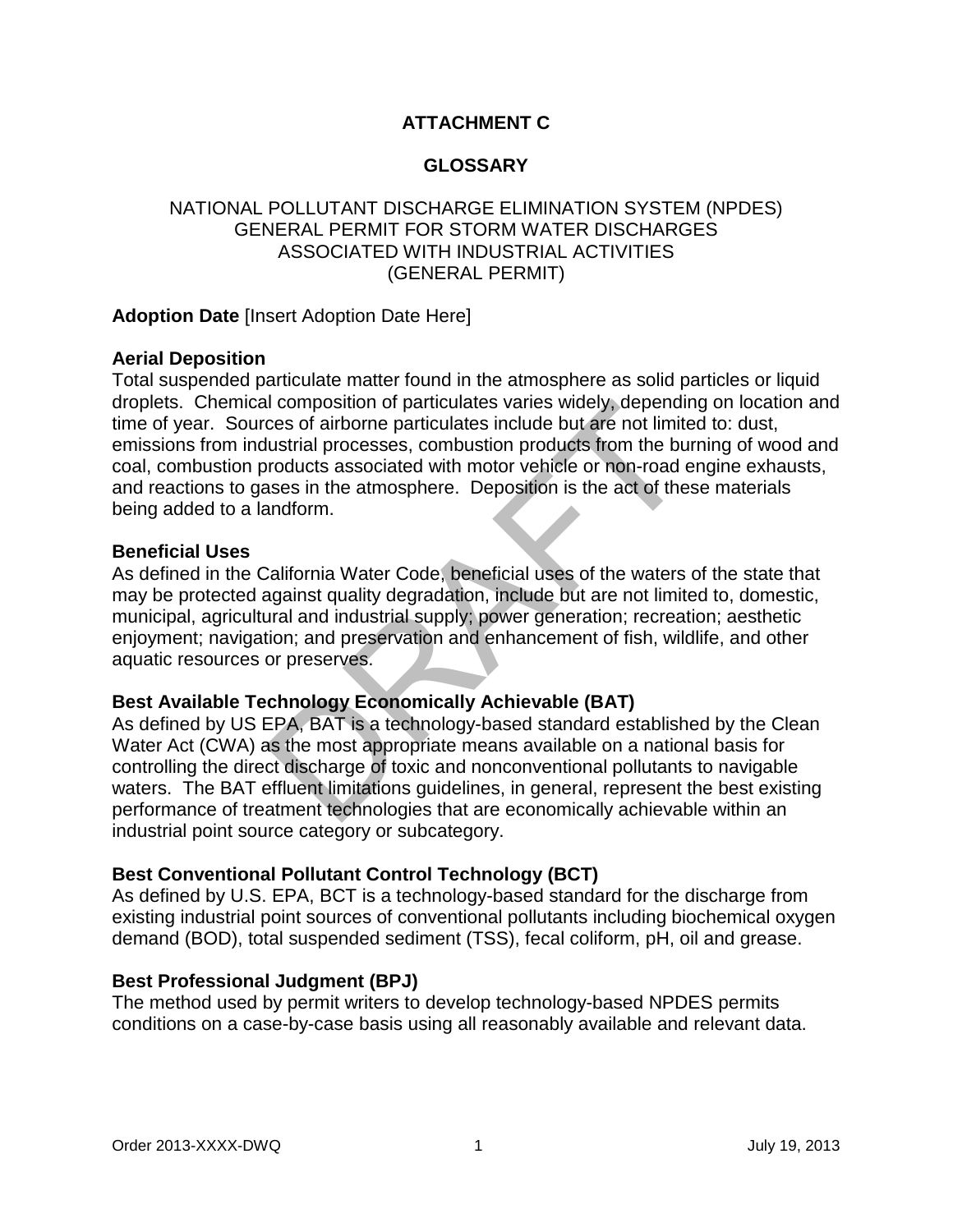### **GLOSSARY**

### **Best Management Practices (BMPs)**

Scheduling of activities, prohibitions of practices, maintenance procedures, and other management practices to prevent or reduce the discharge of pollutants. BMPs also include treatment requirements, operating procedures, and practices to control site runoff, spillage or leaks, sludge or waste disposal, or drainage from raw material storage.

### **Chain of Custody**

Form used to track sample handling as samples progress from sample collection to the laboratory. The chain of custody is also used to track the resulting analytical data from the laboratory to the client. Chain of custody forms can be obtained from an analytical laboratory upon request.

### **Debris**

Litter, rubble, discarded refuse, and remains of destroyed inorganic anthropogenic waste.

### **Detected Not Quantifiable (DNQ)**

Sample result that is between the Method Detection Limit (MDL) and the Minimum Level (ML).

### **Discharger**

A person, company, agency, or other entity that is the operator of the industrial facility covered by this General Permit.

### **Drainage Area**

The area of land that drains water, sediment, pollutants, and dissolved materials to a common discharge location.

### **Effective Date**

and the set and remains of destroyed inorganic and<br>
intifiable (DNQ)<br>
is between the Method Detection Limit (MDL) and t<br>
y, agency, or other entity that is the operator of the inneral Permit.<br>
has drains water, sediment, p The date, set by the State Water Board, when at least one or more of the new General Permit's requirements take effect and the previous permit expires. The Effective Date contained in this General Permit draft has most of the requirements (such as SMARTs submittals, minimum BMPs, sampling and analysis requirements) taking effect on January 1, 2015.

### **Effluent**

Any discharge of water either to the receiving water or beyond the property boundary controlled by the Discharger.

### **Effluent Limitation**

Any numeric or narrative restriction imposed on quantities, discharge rates, and concentrations of pollutants that are discharged from point sources into waters of the United States, waters of the contiguous zone, or the ocean.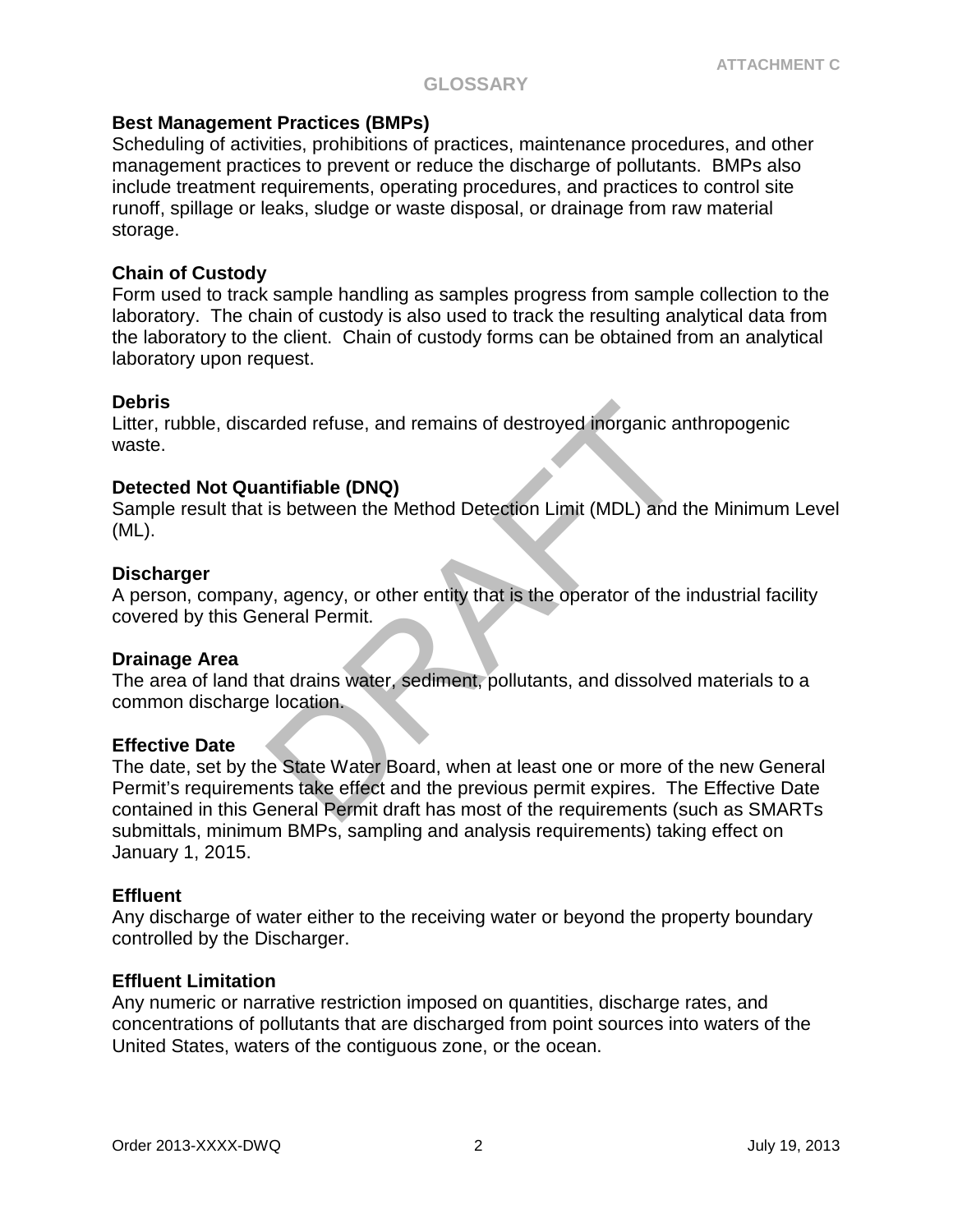## **Erosion**

The process by which soil particles are detached and transported by the actions of wind, water, or gravity.

### **Erosion Control BMPs**

Vegetation, such as grasses and wildflowers, and other materials, such as straw, fiber, stabilizing emulsion, protective blankets, etc., placed to stabilize areas of disturbed soils, reduce loss of soil due to the action of water or wind, and prevent water pollution.

### **Facility**

A collection of industrial processes discharging storm water associated with industrial activity within the property boundary or operational unit.

### **Field Measurements**

Testing procedures performed in the field with portable field-testing kits or meters.

### **Good Housekeeping BMPs**

BMPs designed to reduce or eliminate the addition of pollutants through analysis of pollutant sources, implementation of proper handling/disposal practices, employee education, and other actions.

### **Method Detection Limit (MDL)**

The minimum concentration of a substance that can be measured and reported with 99% confidence that the analyte concentration is greater than zero

### **Minimum Level (ML)**

**Instance 15**<br>
Summer in the field with portable field-testing kit<br> **ing BMPs**<br>
reduce or eliminate the addition of pollutants through<br>
implementation of proper handling/disposal practice<br>
er actions.<br>
Limit (MDL)<br>
centrat The lowest level at which the entire analytical system must give a recognizable signal and acceptable calibration point for the analyte. It is equivalent to the concentration of the lowest calibration standard, assuming that all method-specified sample weights, volumes, and cleanup procedures have been employed.

## **Monitoring Implementation Plan (MIP)**

Planning document included in the Storm Water Pollution Prevention Plan (SWPPP). Dischargers are required to record information on the implementation of the monitoring requirements in this General Permit. The MIP should include relevant information on: the Quarterly visual observation schedule, Sampling Parameters, Representative Sampling Reduction (RSR), Sample Frequency Reduction (SFR), and Qualified Combined Samples (QCS).

### **Monitoring Requirements**

Includes sampling and analysis activities as well as visual observations.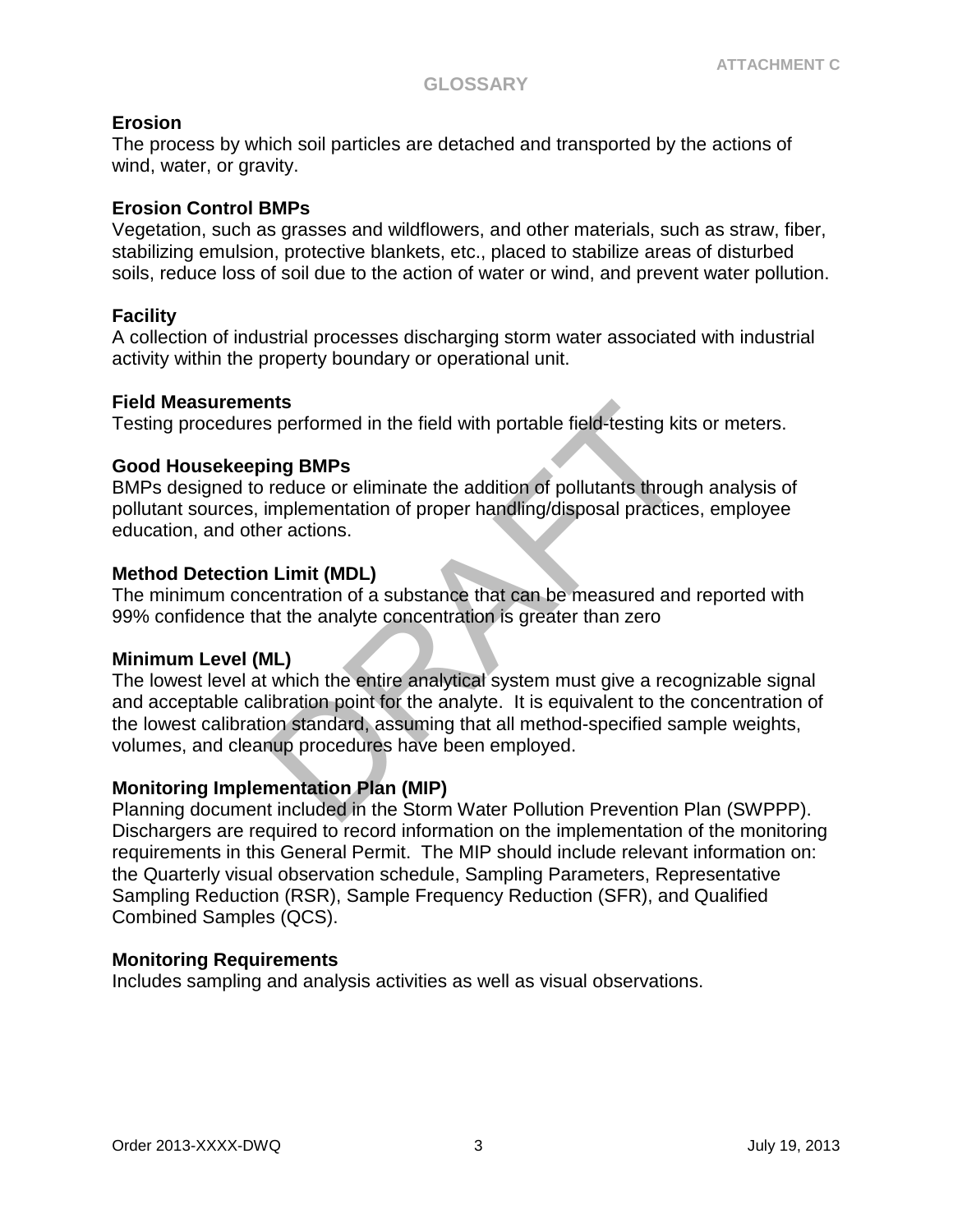## **Natural Background**

Pollutants including substances that are naturally occurring in soils or groundwater. Natural background pollutants do not include legacy pollutants from previous activity on your site, or pollutants in run-on from neighboring sources which are not naturally occurring.

## **Numeric Action Level (NAL) Exceedance**

Annual NAL exceedance - the Discharger shall determine the average concentration for each parameter using the results of all the sampling and analytical results for the entire facility for the reporting year (i.e., all "effluent" data) and compare this to the corresponding Annual NAL values in Table 2. For Dischargers using composite sampling or flow measurement in accordance with standard practices, the average concentrations shall be calculated in accordance with the U.S. EPA Guidance Manual for the Monitoring and Reporting Requirements of the NPDES Multi-Sector Storm Water General Permit.<sup>[1](#page-3-0)</sup> An annual NAL exceedance occurs when the average of all the analytical results for a parameter from samples taken within a reporting year exceeds an annual NAL value for that parameter listed in Table 2 (or is outside the NAL pH range);

and Reporting Requirements of the NPDES Multi-Se<br>An annual NAL exceedance occurs when the averagor a parameter from samples taken within a reportin-<br>ue for that parameter listed in Table 2 (or is outside<br>kimum NAL exceedan Instantaneous maximum NAL exceedance - the Discharger shall compare all sampling and analytical results from each distinct sample (individual or composite) to the corresponding Instantaneous maximum NAL values in Table 2. An instantaneous maximum NAL exceedance occurs when two or more analytical results from samples taken for any parameter within a reporting year exceed the instantaneous maximum NAL value (for TSS and O&G), or are outside of the instantaneous maximum NAL range (for pH).

## **Non Detect (ND)**

Sample result is less than Method Detection Limit (MDL); Analyte being tested cannot be detected by the equipment or method.

# **Non-Storm Water Discharges (NSWDs)**

Discharges that do not originate from precipitation events. Including, but not limited to, discharges of process water, air conditioner condensate, non-contact cooling water, vehicle wash water, sanitary wastes, concrete washout water, paint wash water, irrigation water, or pipe testing water.

## **Non-Visible Pollutants**

Pollutants associated with a specific site or activity that can have a negative impact on water quality, but cannot be seen though observation (ex: chlorine). Such pollutants being discharged are not authorized.

 $\overline{a}$ 

<span id="page-3-0"></span><sup>&</sup>lt;sup>1</sup> U.S. EPA. NPDES Storm Water Sampling Guidance Document. [<http://www.epa.gov/npdes/pubs/owm0093.pdf](http://www.epa.gov/npdes/pubs/owm0093.pdf) >. [as of July 3, 2013]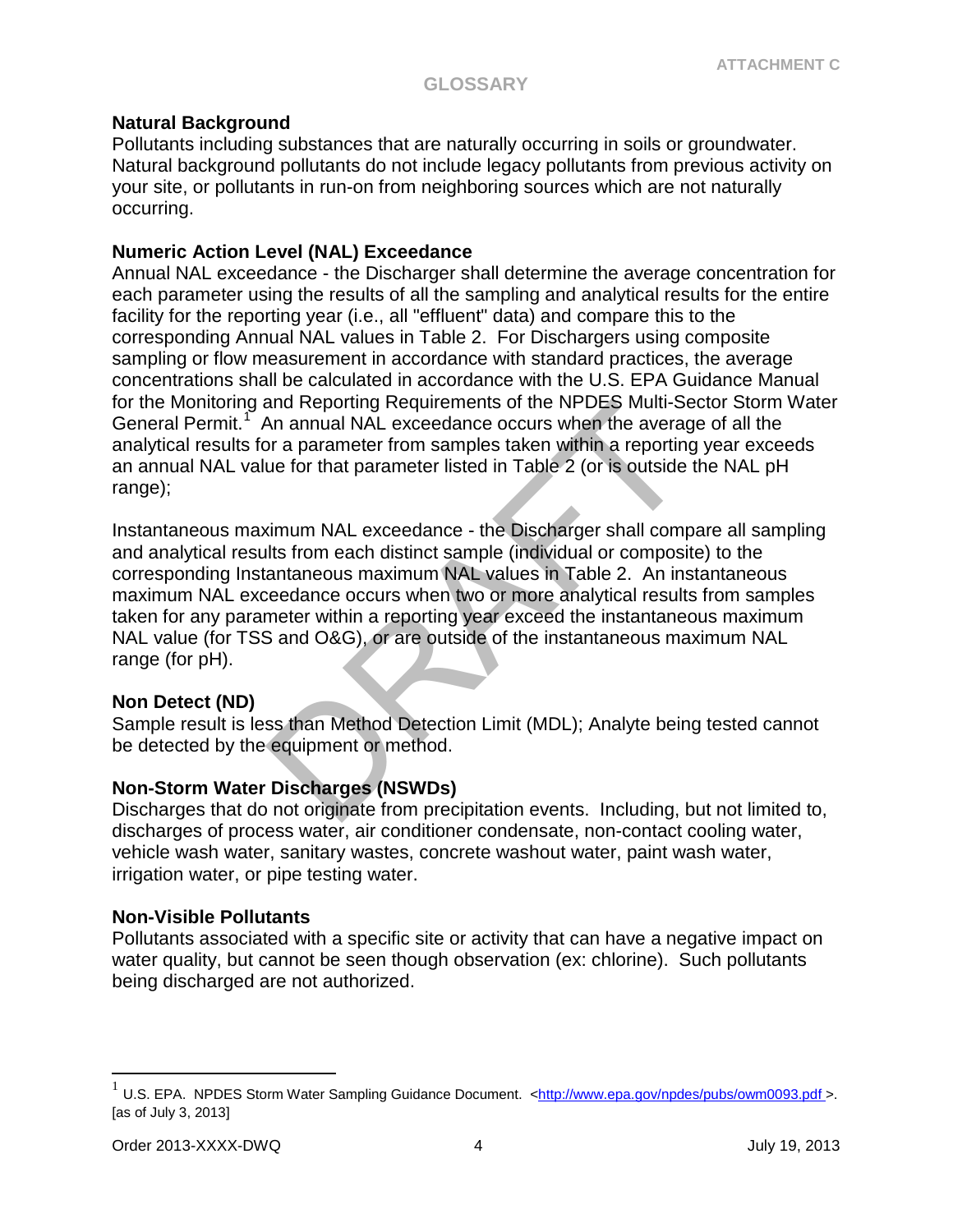### **GLOSSARY**

### **Numeric Action Level (NAL)**

Pollutant concentration levels used to evaluate if best management practices are effective and if additional measures are necessary to control pollutants. NALs are not effluent limits. The exceedance of an NAL is not a permit violation.

### **Operator**

In the context of storm water associated with industrial activity, any party associated with an industrial facility that meets either of the following two criteria:

- a. The party has operational control over the industrial SWPPP and SWPPP specifications, including the ability to make modifications to those plans and specifications
- b. The party has day-to-day operational control of activities at the facility which are necessary to ensure compliance with a SWPPP for the facility or other permit conditions (e.g., authorized to direct workers at a site to carry out activities required by the SWPPP or comply with other permit conditions).

### **pH**

Unit universally used to express the intensity of the acid or alkaline condition of a water sample. The pH of natural waters tends to range between 6 and 9, with neutral being 7. Extremes of pH can have deleterious effects on aquatic systems.

#### **Plastic Materials**

Plastic resin pellets, powders, flakes, additives, regrind, scrap, dust, and industrial process waste or recycling that has the potential to discharge or migrate and discharge off-site.

### **Qualified Industrial Storm Water Practitioner (QISP)**

abustay-to-day operational control of activities at the facility or of<br>a sure compliance with a SWPPP for the facility or of<br>a curry out a or comply with other permit conditions).<br>ed to express the intensity of the acid or Only required once a Discharger reaches Level 1 status, a QISP is the individual assigned to ensure compliance with this General Permit. This includes implementing the SWPPP, performing the Annual Comprehensive Facility Compliance Evaluation (Annual Evaluation), assisting in the preparation of Annual Reports, performing ERAs, and training pollution prevention team members. The individual must take the appropriate state approved or sponsored training to be qualified. Dischargers shall ensure that the designated QISP is geographically located in an area where they will be able to adequately perform the permit requirements at all of the facilities they represent.

### **Qualifying Storm Event (QSE)**

A precipitation event that:

- a. Produces a discharge for at least one drainage area; and
- b. Is preceded by 48 hours with no discharge from any drainage area.

#### **Regional Water Board**

Includes the Executive Officer and delegated Regional Water Board staff.

Order 2013-XXXX-DWQ 5 July 19, 2013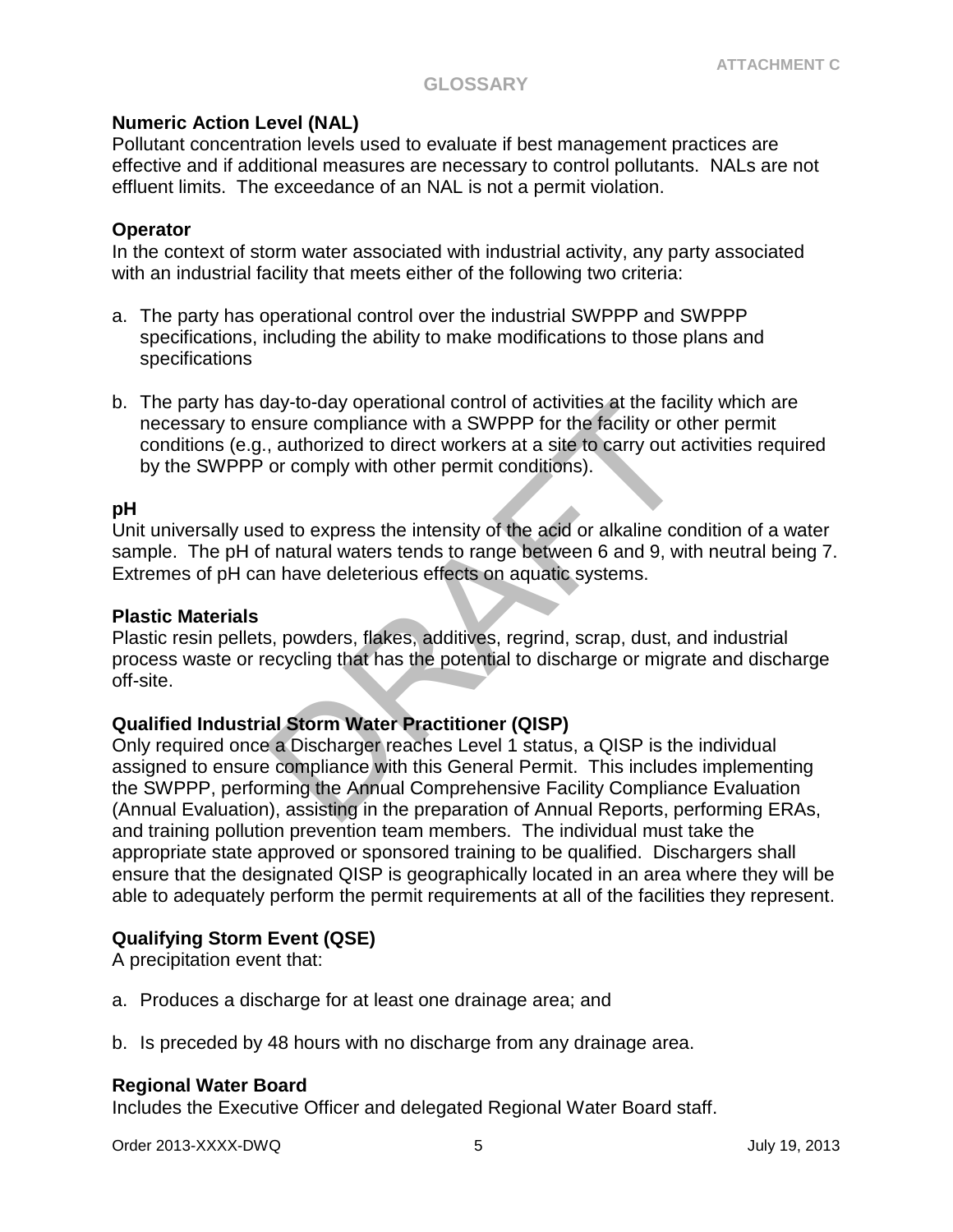### **Runoff Control BMPs**

Measures used to divert run-on from offsite and runoff within the site.

### **Run-on**

Discharges that originate offsite and flow onto the property of a separate facility or property or, discharges that originate onsite from areas not related to industrial activities and flow onto areas on the property with industrial activity.

### **Scheduled Facility Operating Hours**

The time periods when the facility is staffed to conduct any function related to industrial activity, but excluding time periods where only routine maintenance, emergency response, security, and/or janitorial services are performed.

### **Sediment**

Solid particulate matter, both mineral and organic, that is in suspension, is being transported, or has been moved from its origin by air, water, gravity, or ice and has come to rest on the earth's surface either above or below sea level.

### **Sedimentation**

Process of deposition of suspended matter carried by water, wastewater, or other liquids that flow by gravity. Control of sedimentation is accomplished by reducing the velocity of the liquid below the point at which it can transport the suspended material.

### **Sediment Control BMPs**

atter, both mineral and organic, that is in suspensio<br>
been moved from its origin by air, water, gravity, on<br>
been moved from its origin by air, water, gravity, on<br>
beenth's surface either above or below sea level.<br>
dion o Practices that trap soil particles after they have been eroded by rain, flowing water, or wind. Includes those practices that intercept and slow or detain the flow of storm water to allow sediment to settle and be trapped (e.g., silt fence, sediment basin, fiber rolls, etc.).

### **Sheet Flow**

Flow of water that occurs overland in areas where there are no defined channels and where the water spreads out over a large area at a uniform depth.

### **Significant Materials**

Includes, but is not limited to: raw materials; fuels; materials such as solvents, detergents, and plastic pellets; finished materials such as metallic products; raw materials used in food processing or production; hazardous substances designated under Section 101(14) of Comprehensive Environmental Response, Compensation, and Liability Act (CERLCA); any chemical the facility is required to report pursuant to Section 313 of Title III of Superfund Amendments and Reauthorization Act (SARA); fertilizers; pesticides; and waste products such as ashes, slag, and sludge that have the potential to be released with industrial storm water discharges.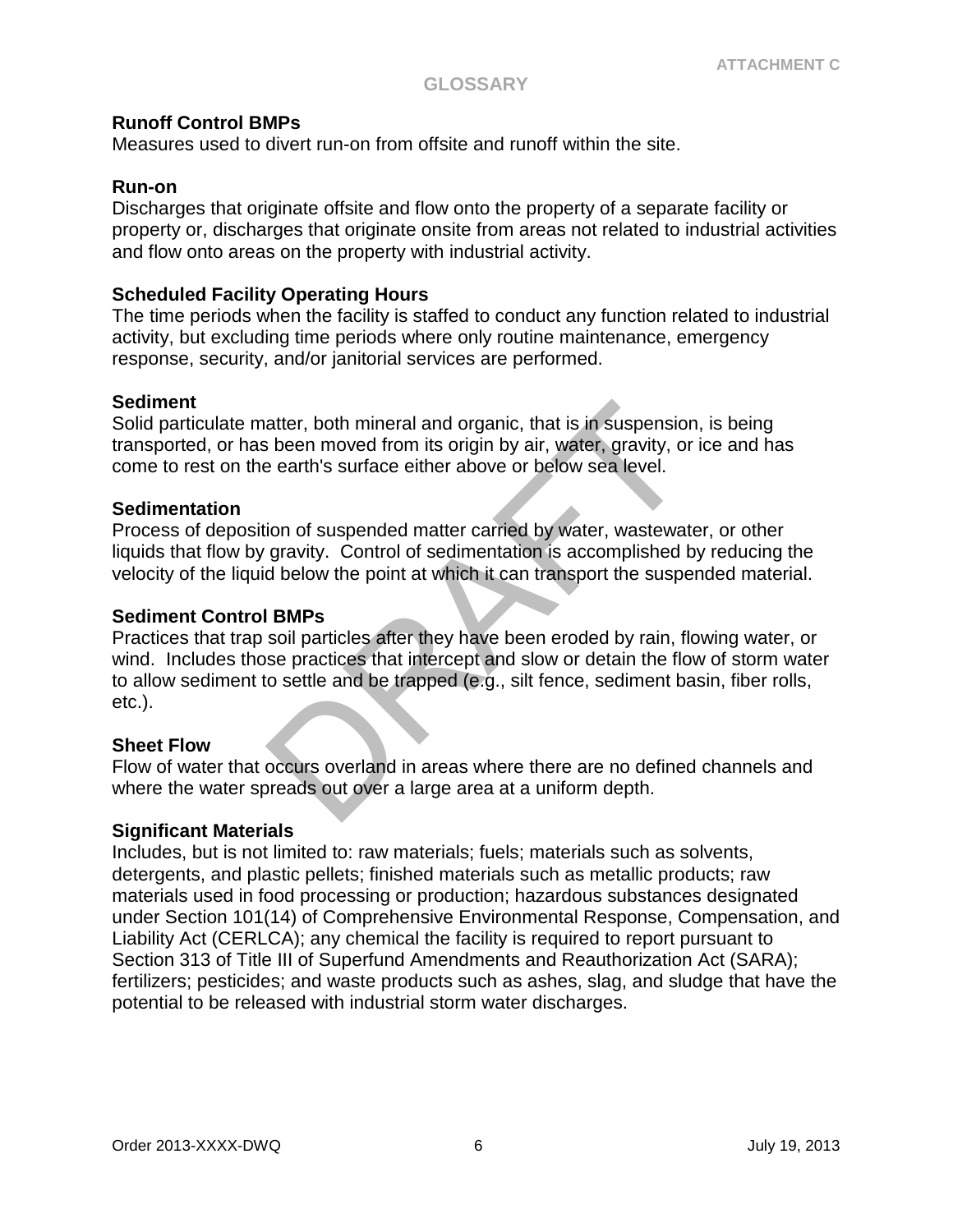## **Source**

Any facility or building, property, road, or area that causes or contributes to pollutants in storm water.

## **Storm Water**

Storm water runoff, snowmelt runoff, and storm water surface runoff and drainage.

## **Storm Water Discharge Associated With Industrial Activity**

distrimediate access roads and rail lines used or tranufactured products, waste material, or by-productity; material handling sites; refuse sites, sites used ess wastewaters (as defined at 40 C.F.R. section 44 aintenance o The discharge from any conveyance which is used for collecting and conveying storm water and which is directly related to manufacturing, processing, or raw materials storage areas at an industrial plant as identified in Attachment A of this General Permit. The term does not include discharges from facilities or activities excluded from the NPDES program. The term includes, but is not limited to, storm water discharges from industrial plant yards; immediate access roads and rail lines used or traveled by carriers of raw materials; manufactured products, waste material, or by-products used or created by the facility; material handling sites; refuse sites; sites used for the application or disposal of process wastewaters (as defined at 40 C.F.R. section 401); sites used for the storage and maintenance of material handling equipment; sites used for residual treatment, storage, or disposal; shipping and receiving areas; manufacturing buildings; storage areas (including tank farms) for raw materials, and intermediate and finished products; and areas where industrial activity has taken place in the past and significant materials remain and are exposed to storm water. The term does not include discharges from facilities or activities excluded from the NPDES program under 40 C.F.R. section 122.

Material handling activities include the: storage, loading and unloading, transportation, or conveyance of any raw material, intermediate product, finished product, by-product, or waste product. The term excludes areas located on plant lands separate from the plant's industrial activities, such as office buildings and accompanying parking lots as long as the drainage from the excluded areas is not mixed with storm water drained from the above described areas. Industrial facilities (including industrial facilities that are federally, State, or municipally owned or operated that meet the description of the facilities listed in this paragraph) include those facilities designated under 40 C.F.R. section122.26(a)(1)(v).

## **Structural Controls**

Any structural facility designed and constructed to mitigate the adverse impacts of storm water and urban runoff pollution.

## **Total Suspended Solids (TSS)**

The measure of the suspended solids in a water sample including inorganic substances such as soil particles, organic substances such as algae, aquatic plant/animal waste, and particles related to industrial/sewage waste, etc. The TSS test measures the concentration of suspended solids in water by measuring the dry weight of a solid material contained in a known volume of a sub-sample of a collected water sample. Results are reported in mg/L.